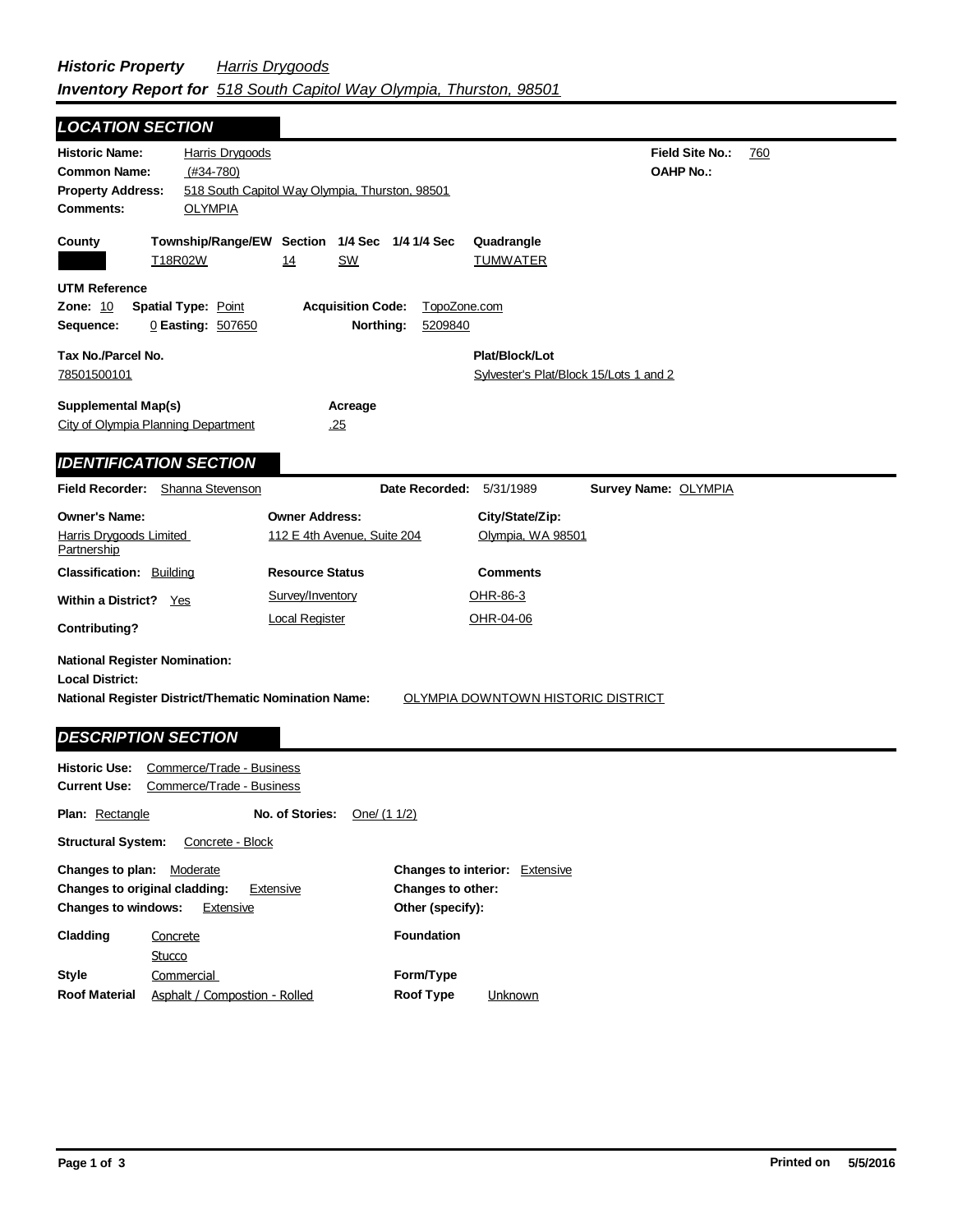## *NARRATIVE SECTION*

| <b>Study Unit</b>                                                               | Other     | Date Of Construction: | 1896 |
|---------------------------------------------------------------------------------|-----------|-----------------------|------|
| Commerce                                                                        |           | Architect:            |      |
|                                                                                 |           | <b>Builder:</b>       |      |
|                                                                                 |           | Engineer:             |      |
| Property appears to meet criteria for the National Register of Historic Places: | No        |                       |      |
| Property is located in a historic district (National and/or local):             | <u>No</u> |                       |      |

**Property potentially contributes to a historic district (National and/or local):**

*Statement of Significance* Harris Drygoods began with calico beads and moccasins for the Indian trade in Olympia in l869. Isaac Harris first located his store in the block between State and Third near the Olympia Hardware building. Harris came west in l853 first to Salem, Oregon and later to Walla Walla and Montana. The Indian trade grew into pioneer trade with yardage, drygoods and boots. This building was built in l896 measuring 90 by l00 feet. Isaac Harris' sons, Gus and Mitchel joined him in the business. Mitchel Harris was twice elected mayor of Olympia and was for a time a member of the Capitol Commission. The store originally had an ornate storefront which has since been altered.

*Description of Physical Appearance* This is a flat-roofed, vernacular, rectangular building of brick construction faced with stucco with a false front. The top part of the building has plain stucco face. A broad, flat metal canopy supported by chains spans the front (west) facade. The storefront has full-length metal frame plate glass windows. The entry is offset slightly to the south. The display windows slant in towards the entry which has double metal frame glass doors with a metal frame transom. The building steps down from the front facade to the rear which is evident on the south alley side.

| <b>Major</b>      | "Harris Company Pioneer Store," Daily Olympian, April 20, 1941.                                     |
|-------------------|-----------------------------------------------------------------------------------------------------|
| Bibliographic     | "Olympia", Lee Printing Co., l926.                                                                  |
| <b>References</b> | Blankenship, Mrs. George, comp. and ed. Early History of Thurston County Washington. Olympia: 1914. |

## *PHOTOS*



**View of** Front west Facade **taken** 5/31/1989 **Photography Neg. No. (Roll No./Frame No.):** 29-22 **Comments:**